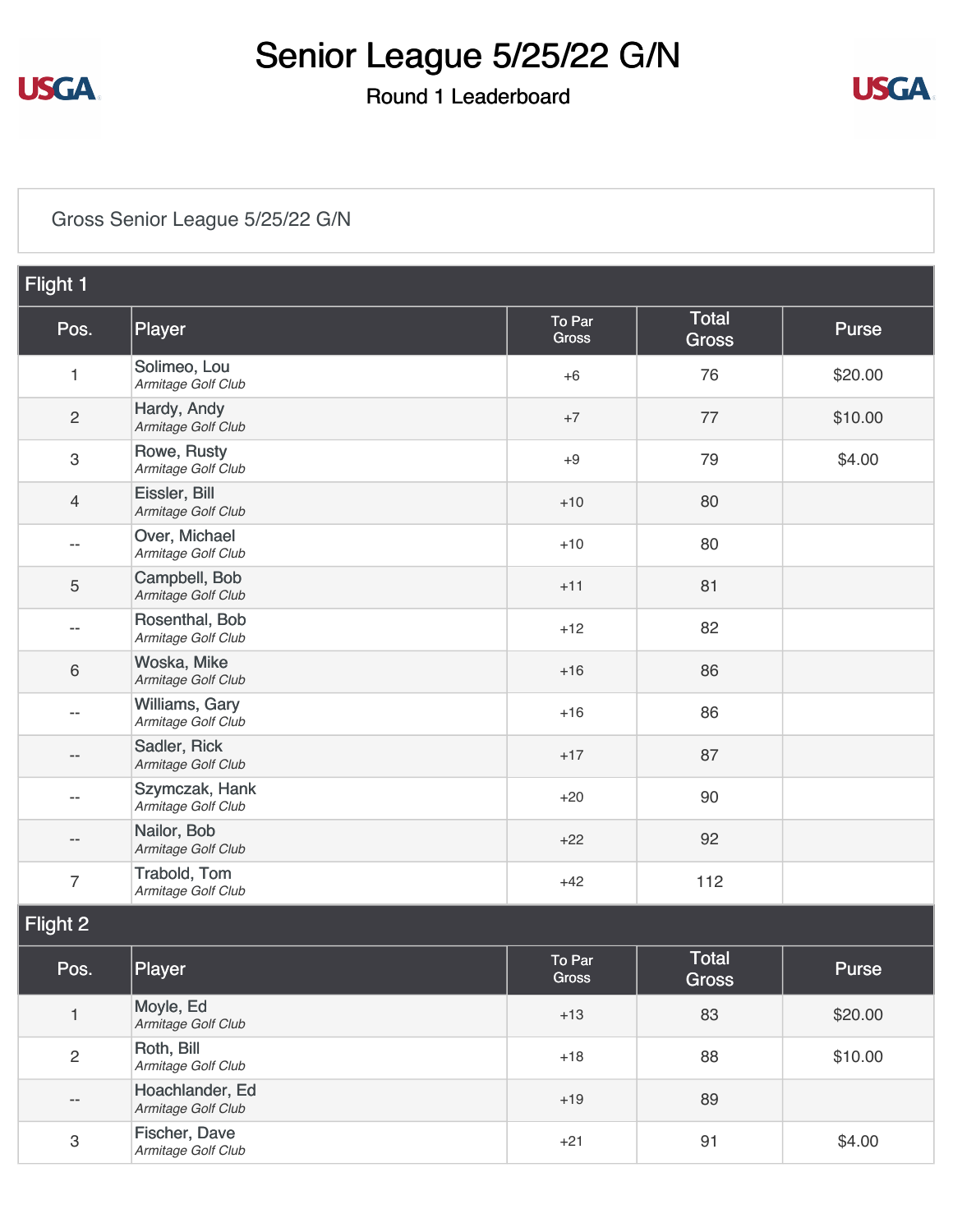

### Round 1 Leaderboard



| $-$            | Surak, Greg<br>Armitage Golf Club           | $+22$                  | 92                    |         |
|----------------|---------------------------------------------|------------------------|-----------------------|---------|
| $\overline{4}$ | McDivitt, Gary<br>Armitage Golf Club        | $+23$                  | 93                    |         |
| --             | Wylie, Rich<br>Armitage Golf Club           | $+23$                  | 93                    |         |
| $- -$          | Giordano, Michael<br>Armitage Golf Club     | $+24$                  | 94                    |         |
| 5              | <b>Burkett, Harry</b><br>Armitage Golf Club | $+28$                  | 98                    |         |
| --             | Schulthies, Fred<br>Armitage Golf Club      | $+29$                  | 99                    |         |
| 6              | Keller, Lee<br>Armitage Golf Club           | $+31$                  | 101                   |         |
| $- -$          | Keller, Warren<br>Armitage Golf Club        | $+33$                  | 103                   |         |
| $\overline{7}$ | Miller, Ed<br>Armitage Golf Club            | $+35$                  | 105                   |         |
| Flight 3       |                                             |                        |                       |         |
| Pos.           | Player                                      | To Par<br><b>Gross</b> | Total<br><b>Gross</b> | Purse   |
| 1              | Schawalder, Paul<br>Armitage Golf Club      | $+14$                  | 84                    | \$20.00 |
| --             | Wirick, David<br>Armitage Golf Club         | $+16$                  | 86                    |         |
| $\overline{c}$ | Magnelli, Al<br>Armitage Golf Club          | $+18$                  | 88                    | \$10.00 |
| --             | Elam, Ron<br>Armitage Golf Club             | $+23$                  | 93                    |         |
| 3              | Anthony, Jim<br>Armitage Golf Club          | $+25$                  | 95                    | \$4.00  |
| $- -$          | Spila, Joseph<br>Armitage Golf Club         | $+29$                  | 99                    |         |
| $\overline{4}$ | St. Pierre, Robert<br>Armitage Golf Club    | $+30$                  | 100                   |         |
| 5              |                                             |                        |                       |         |
|                | Convey, Mike<br>Armitage Golf Club          | $+30$                  | 100                   |         |
| --             | Klaum, Thomas<br>Armitage Golf Club         | $+33$                  | 103                   |         |
| --             | Koch, George<br>Armitage Golf Club          | $+35$                  | 105                   |         |
| 6              | Owens, Gary<br>Armitage Golf Club           | $+51$                  | 121                   |         |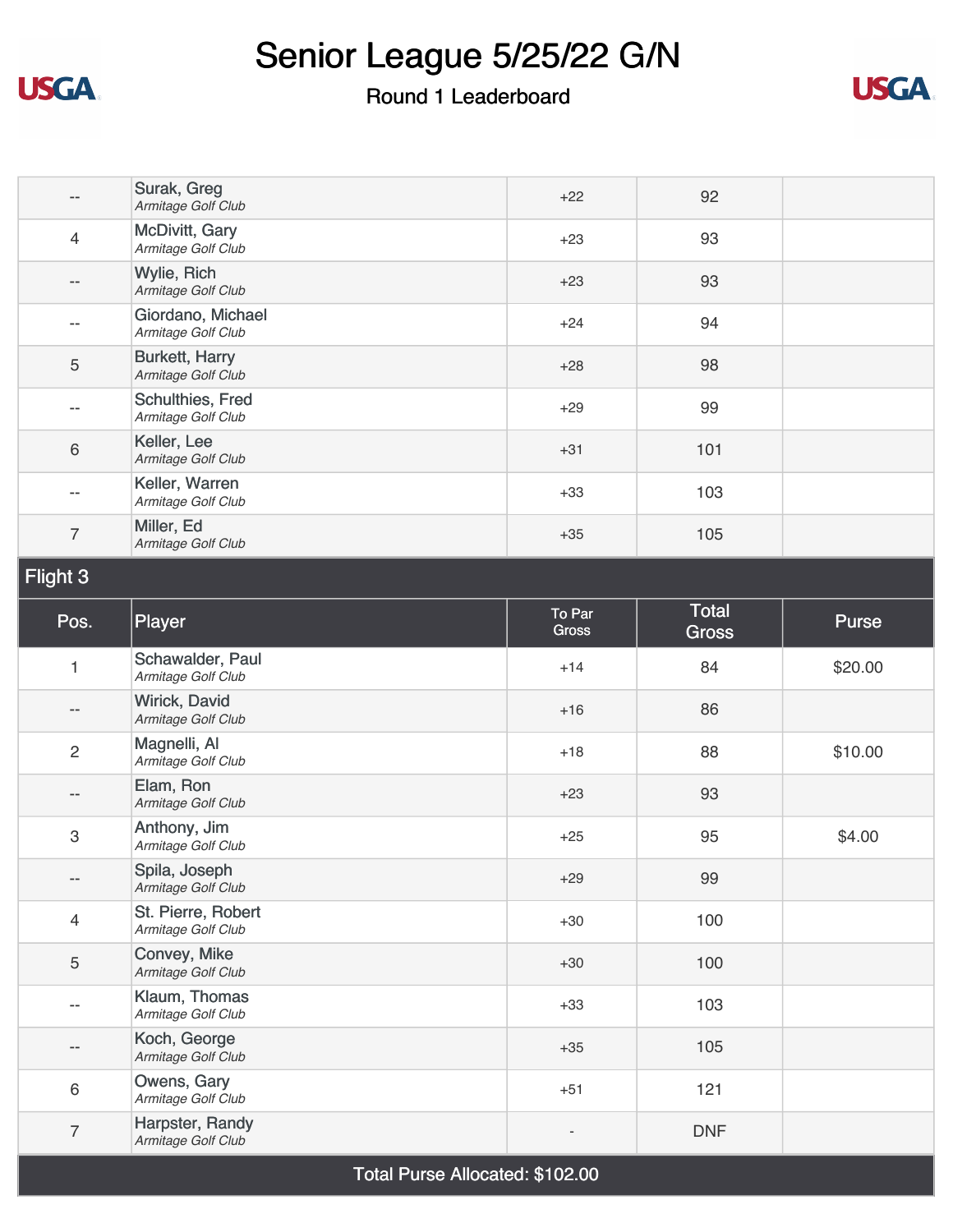

### Round 1 Leaderboard



#### [Net Senior League 5/25/22 G/N](https://static.golfgenius.com/v2tournaments/8517177019325264879?called_from=&round_index=1)

| Flight 1                  |                                       |                      |                            |         |
|---------------------------|---------------------------------------|----------------------|----------------------------|---------|
| Pos.                      | Player                                | To Par<br><b>Net</b> | <b>Total</b><br><b>Net</b> | Purse   |
| 1                         | Williams, Gary<br>Armitage Golf Club  | $+2$                 | 72                         | \$20.00 |
| $\sqrt{2}$                | Rosenthal, Bob<br>Armitage Golf Club  | $+2$                 | 72                         | \$10.00 |
| $\ensuremath{\mathsf{3}}$ | Over, Michael<br>Armitage Golf Club   | $+3$                 | 73                         | \$4.00  |
| $- -$                     | Hardy, Andy<br>Armitage Golf Club     | $+4$                 | 74                         |         |
| $- -$                     | Solimeo, Lou<br>Armitage Golf Club    | $+5$                 | 75                         |         |
| 4                         | Sadler, Rick<br>Armitage Golf Club    | $+5$                 | 75                         |         |
| 5                         | Szymczak, Hank<br>Armitage Golf Club  | $+6$                 | 76                         |         |
| $-$                       | Rowe, Rusty<br>Armitage Golf Club     | $+6$                 | 76                         |         |
| $-$                       | Campbell, Bob<br>Armitage Golf Club   | $+6$                 | 76                         |         |
|                           | Eissler, Bill<br>Armitage Golf Club   | $+8$                 | 78                         |         |
| $\,6\,$                   | Nailor, Bob<br>Armitage Golf Club     | $+8$                 | 78                         |         |
|                           | Woska, Mike<br>Armitage Golf Club     | $+9$                 | 79                         |         |
| --                        | Trabold, Tom<br>Armitage Golf Club    | $+28$                | 98                         |         |
| Flight 2                  |                                       |                      |                            |         |
| Pos.                      | Player                                | To Par<br><b>Net</b> | <b>Total</b><br><b>Net</b> | Purse   |
|                           | Moyle, Ed<br>Armitage Golf Club       | $-6$                 | 64                         |         |
| 1                         | Hoachlander, Ed<br>Armitage Golf Club | $+2$                 | 72                         | \$20.00 |
| $\qquad \qquad -$         | Roth, Bill<br>Armitage Golf Club      | $+3$                 | 73                         |         |
| $\overline{c}$            | Surak, Greg<br>Armitage Golf Club     | $+4$                 | 74                         | \$10.00 |